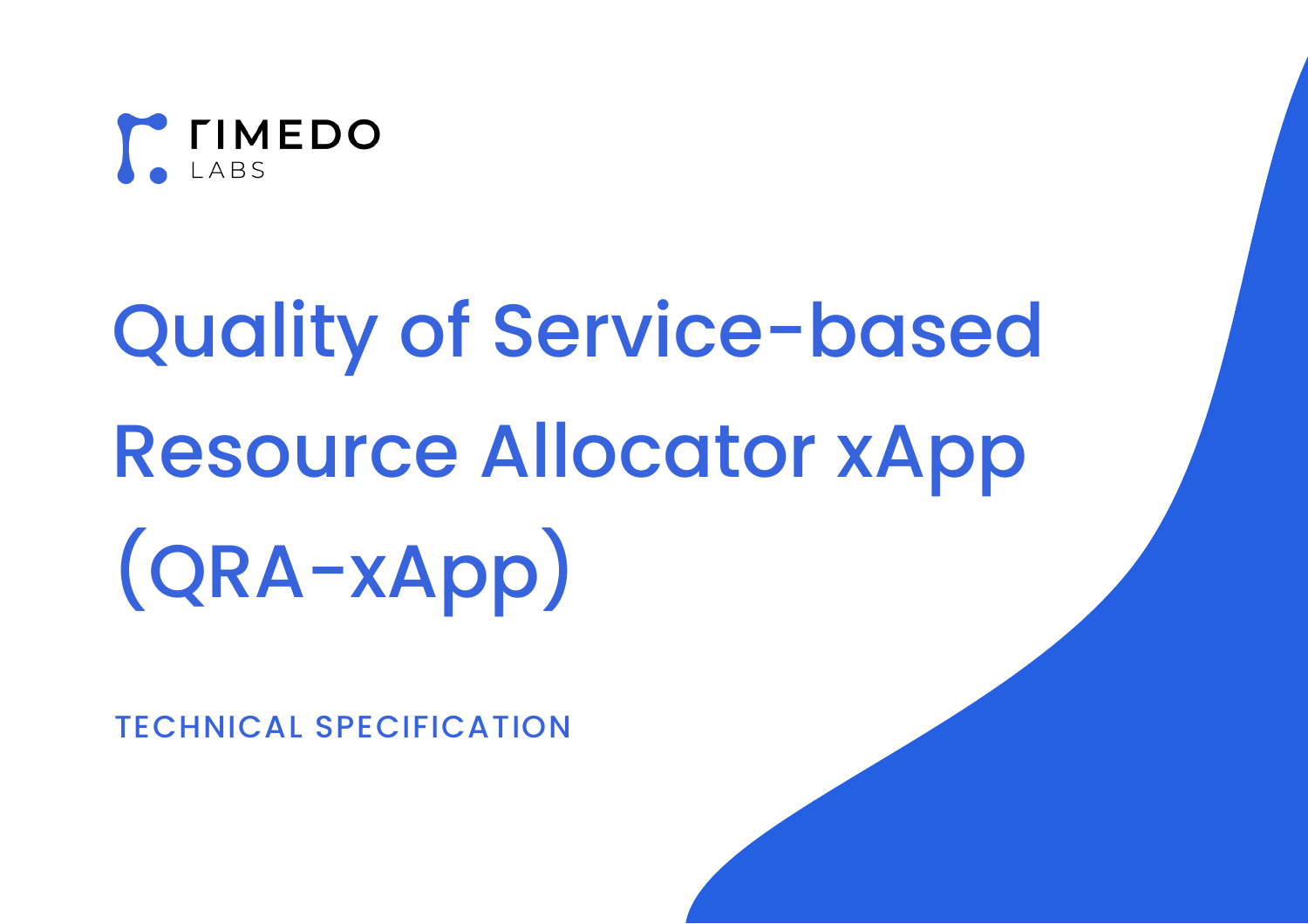#### **Overview**

The 5G networks are expected to be capable of serving highly diversified traffic. There are many use cases related to the specific Quality of Service (QoS) requirements, e.g., buffered video streaming requires large bandwidth, and allows relatively relaxed latency, while voice connection demands small bandwidth, but low and predictive latency is of high importance for this type of network traffic. As 5G networks follow the concept of Network Function Virtualization (NFV), and Software Defined Networking (SDN) it is possible to create a virtual network that would serve users requesting similar QoS demands, i.e., utilize Network Slicing concept, where one slice can be dedicated to the services demanding large bandwidth, and another for the ones requesting low latency.

The QoS requirements related to the particular network slice are defined at the stage of slice creation using the so-called Service Level Agreements (SLA). Moreover, within each slice different user demands on QoS can be distinguished in more detail due to the introduction of QoS flows. While each 5G cell has defined radio resources, it is an important task to effectively allocate them to network slices, so as to meet the SLAs, and individual QoS flow's requirements, e.g.,

minimum required user throughput, packet loss rate, maximum delay. An efficient approach to this aspect is to split the radio resources dynamically according to the actual traffic demands. This document describes a solution dedicated for this problem developed by Rimedo Labs in the form of xApp operating within the O-RAN architecture, at the Near-Real-Time RAN Intelligent Controller (Near-RT RIC).

# QoS-based Resource Allocator xApp

For the purpose of dynamic allocation of radio resources Rimedo Labs proposes a QoS-based Resource Allocator xApp (QRA-xApp). The xApp dynamically controls the quota of Physical Resource Blocks (PRBs) that should be allocated to the different network slices, to meet their SLA requirements, while adjusting them based on the temporary traffic demand. See example operation in [Figure 1.](#page-2-0)

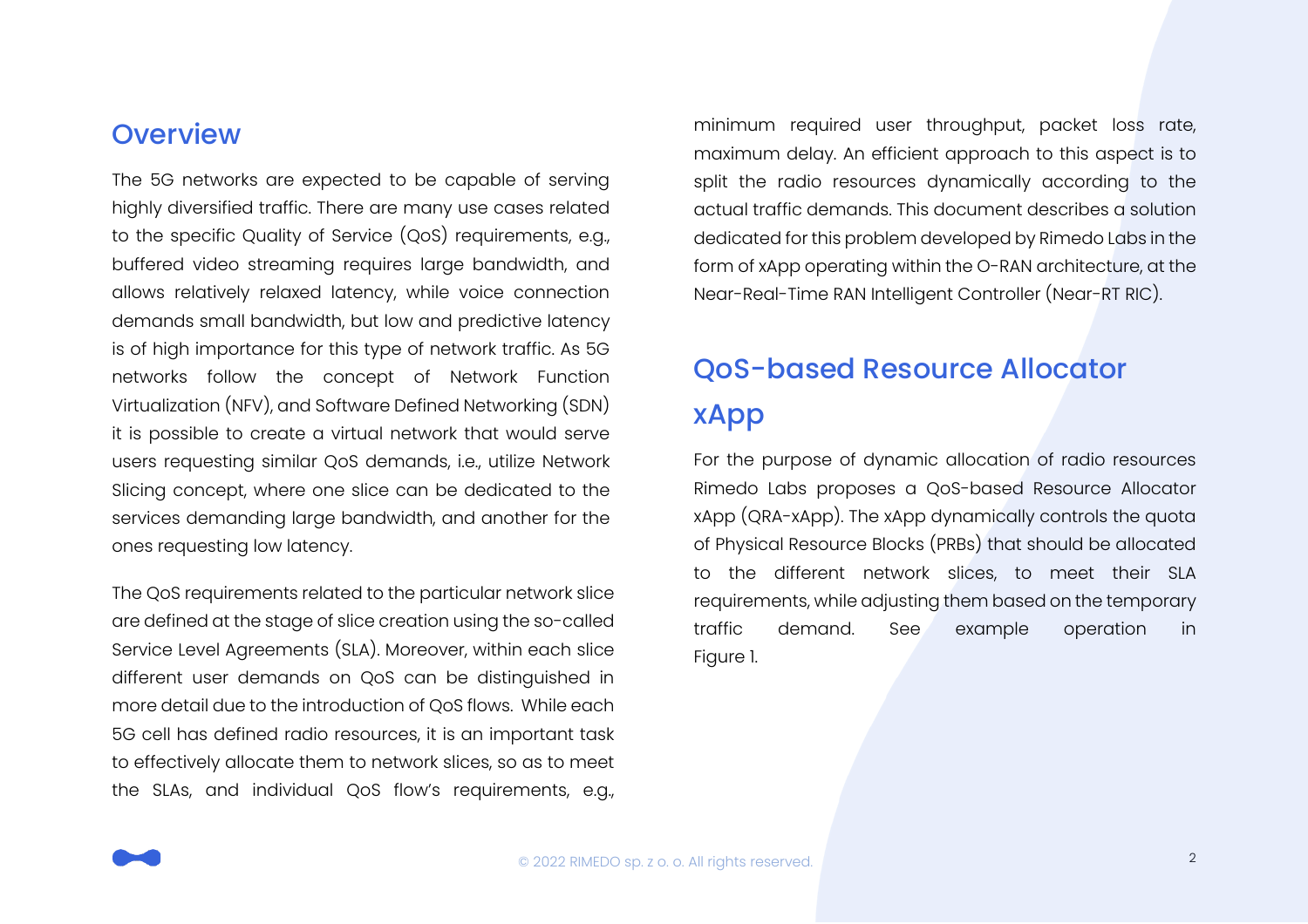#### **Without QRA-xApp**



#### **Enable QRA-xApp**



#### <span id="page-2-0"></span>Figure 1. Example of the QRA-xApp operation

In this example, there are two network slices: one dedicated for the Voice users (Slice 1) and another dedicated for the Mobile Broadband (MBB) users (Slice 2). Initially, PRBs available at the gNB are split equally between the two slices. However, PRBs dedicated for the Slice 1 are underutilized, while PRBs allocated for Slice 2 are not enough to meet the SLA. This is the place for QRA-xApp to intelligently improve the PRBs allocation. After switching on, the Rimedo QRAxApp, PRBs are allocated, so as to provide both slices with

optimal number of PRBs. QRA-xApp continuously monitors QoS parameters and radio resources utilization to split the PRBs between the network slices, e.g., when user proportion change, QRA would allocate more PRBs for the network slice serving Voice users.

The interfaces related to the QRA-xApp within O-RAN architecture is depicted in [Figure 2](#page-2-1) and is described in the next sections.



<span id="page-2-1"></span>Figure 2. The deployment of QRA-xApp within the O-RAN architecture. \*ML modules are under development

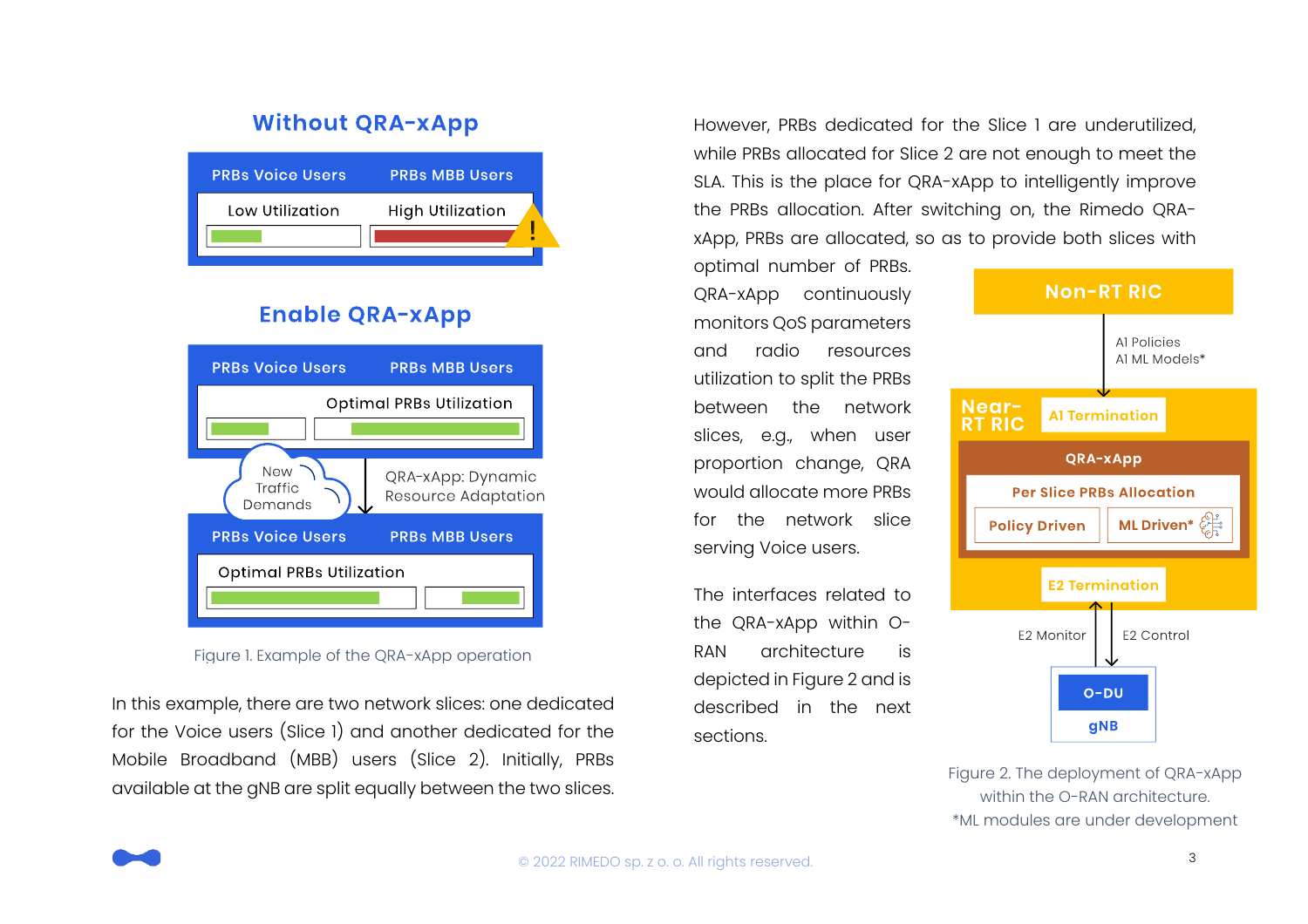# Parameters Monitored Through E2 Interface – Inputs to QRA xApp from E2

The QRA-xApp is deployed at the Near-RT RIC to perform network optimization within the control loop of between 10 ms, and 1 s. To achieve this goal, the QRA-xApp must determine the current network state via the E2 interface. In compliance wit[h \[1\],](#page-8-0) the following parameters are monitored by the QRA-xApp:

**Mandatory Parameters** – Necessary to monitor SLAdefined requirements

- **Distribution of DL/UL UE throughput in gNB** provides the xApp with information about the distribution of user throughput in either DL or UL. These measurements can be obtained within the scope of a cell, network slice or QoS Flow [\[2\].](#page-8-1)
- **Radio Resource Utilization** is a group of parameters being obtained by the QRA-xApp to monitor the utilization of Physical Resource Blocks (PRBs) at a certain cell. These are [\[2\]:](#page-8-1)
- o **DL/UL total available PRB** provides QRA-xApp with information about the total number of PRBs available for DL/UL transmission at certain cell
- o **Mean DL/UL PRB used for data traffic** provides QRA-xApp with information about the average number of PRBs being used in DL/UL for data traffic over a given period. These statistics can be obtained within the scope of a cell, network slice, or QoS flow.
- o **Peak DL/UL PRB used for data traffic** provides QRA-xApp with information about the peak number of PRBs being used in DL/UL for data traffic over a given time period. This information can be provided within the scope of a cell, network slice, or QoS Flow.
- **Number of Active UEs** is a group of parameters provided to the QRA-xApp to monitor the number of active UEs. The number of active UEs is understood as a number of active Data Radio Bearers (DRBs). These are [\[2\]:](#page-8-1) 
	- o **Max number of Active UEs in the DL/UL per cell** provides QRA-xApp with information about the maximum number of active UEs (active DRBs) in DL/UL, within the cell, network slice, or per QoS Flow.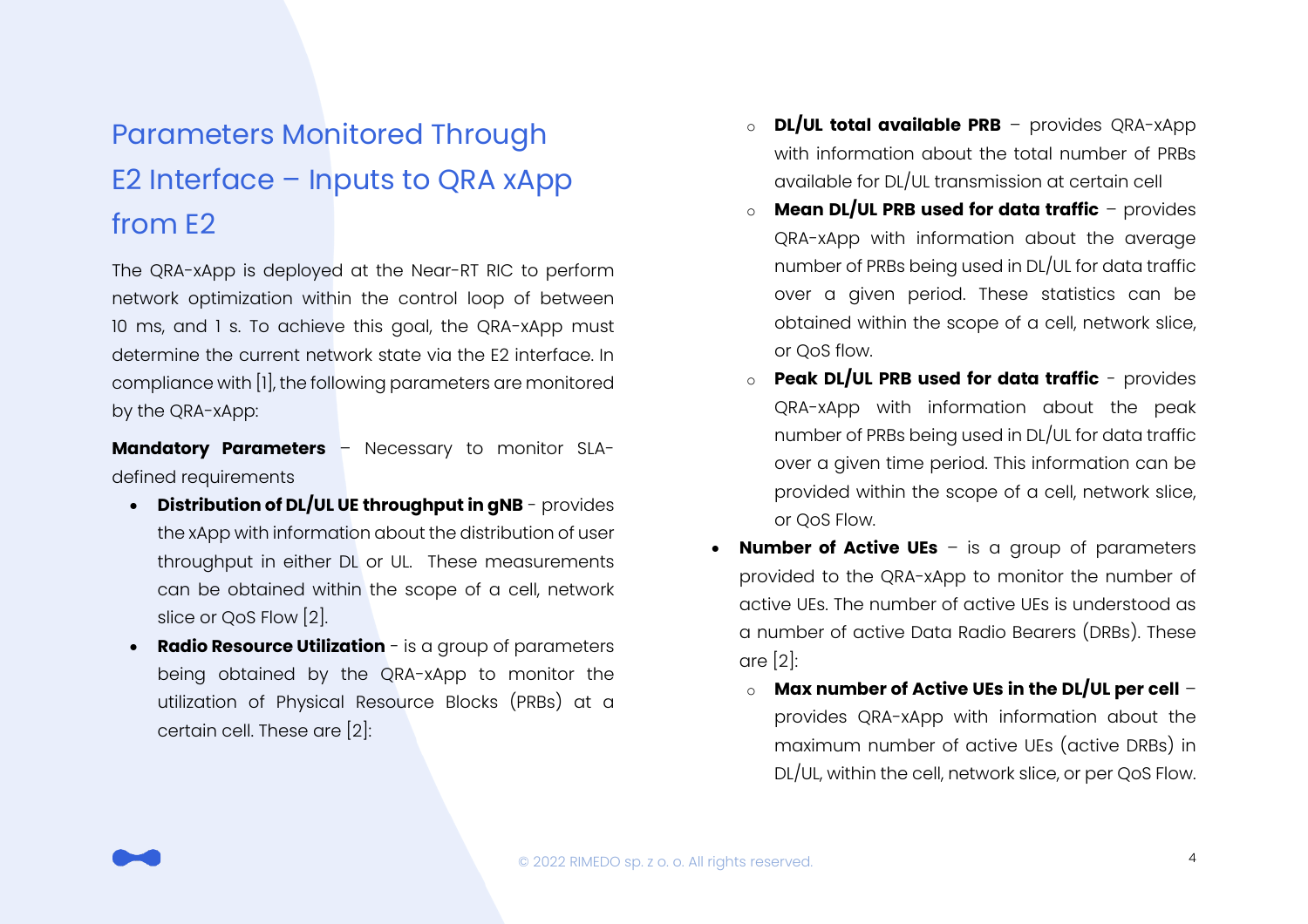- o **Number of Active UEs in the DL/UL per cell** provides QRA-xApp with information about the mean number of active UEs (active DRBs) in DL/UL, within the cell, network slice, or per QoS Flow.
- **PDU Session Management** is a group of parameters provided to the QRA-xApp to monitor the number of PDU sessions (requested, successfully setup, and failed to setup) within the scope of gNB or network slice. These are [\[2\]:](#page-8-1)
	- o **Number of PDU Sessions requested to setup** provides QRA-xApp with information about the number of PDU sessions that are requested to be set up within the gNB or per network slice.
	- o **Number of PDU Sessions successfully setup** provides QRA-xApp with information about the number of PDU sessions that are successfully set up within the gNB or per network slice.
	- o **Number of PDU Sessions failed to setup** provides QRA-xApp with information about the number of PDU sessions that failed to set up within the gNB or per network slice.
- **Cell Global Identity (CGI)** the combination of Public Land Mobile Network Identity (PLMN ID) and E-UTRAN Cell Identity (ECI) or New Radio Cell Identity (NCI) [\[3\].](#page-8-2)

• **Single – Network Slice Selection Assistance Information (S-NSSAI)** – identifies network slice within a PLMN. It is a combination of the slice/service type (SST) and a slice differentiator (SD) [\[4\].](#page-8-3)

**Optional Parameters** – additional insights into the demands of QoS Flows within the network slice

- **Distribution of DL/UL Packet Drop/Loss Rate** provides the xApp with the information about the distribution of packet drop/loss for DL, and UL respectively. This measurement is O-RAN-Specific, and can be provided within the scope of gNB, network slice, or QoS Flow [1].
- **Distribution of DL/UL delay between NG-RAN and UE** – provides the xApp with information about the distribution of the end-to-end delay between RAN and UE, either in DL or UL. This measurement is provided within the scope of gNB, network slice, or QoS Flow [\[2\].](#page-8-1)
- **5G QoS Identifier (5QI)** a parameter associated with a particular 5G QoS characteristic. These characteristics define requirements for a QoS Flow, e.g., packet error rate, and priority [\[4\].](#page-8-3)

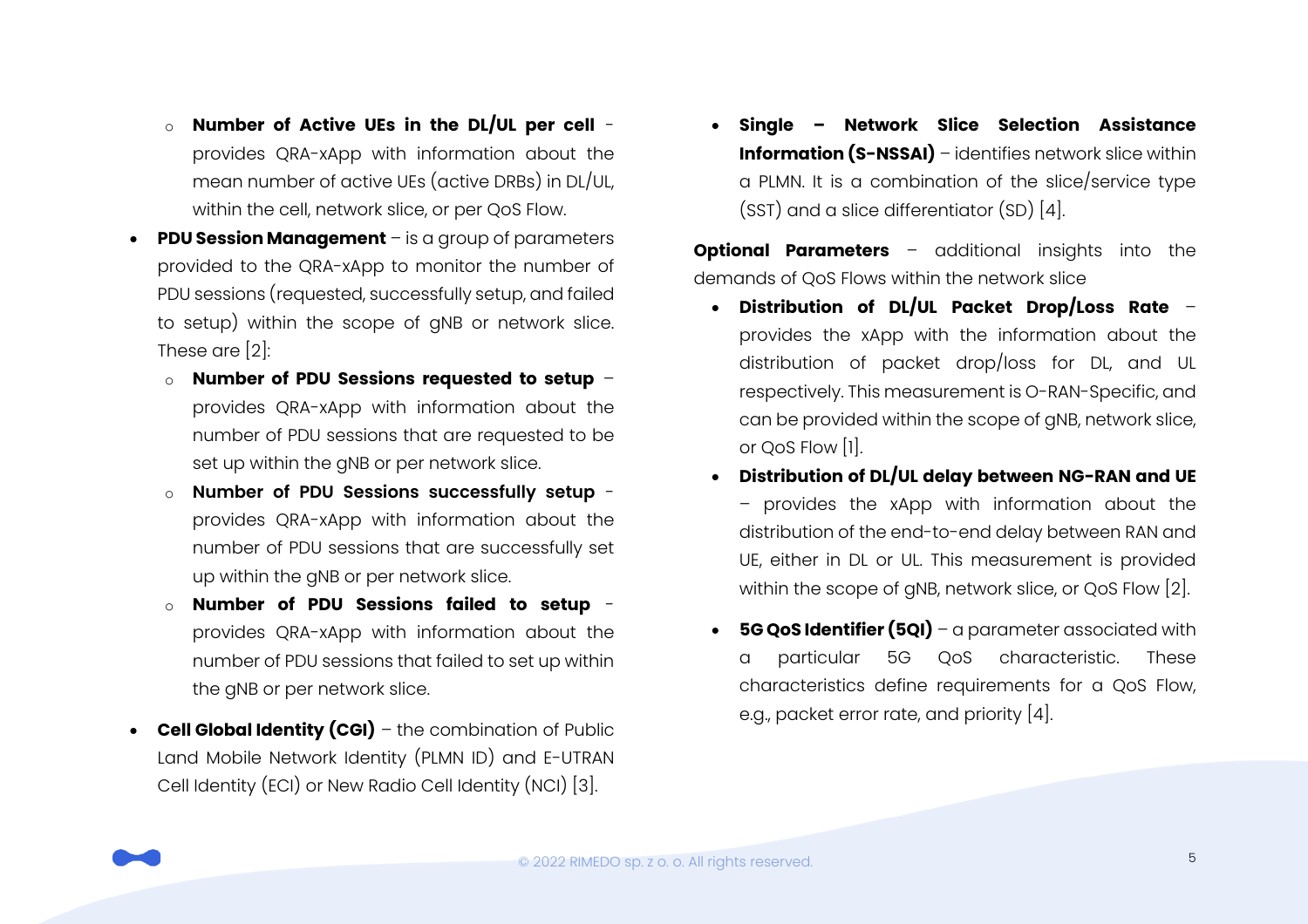# Parameters Controlled Through E2 Interface – Outputs from QRA xApp to E2

To fulfill QoS requirements of the mobile network users, the QRA-xApp adjusts the radio resources available for a certain cell between the associated network slices, with different QoS demands. In compliance wit[h \[5\],](#page-8-4) the QRA-xApp can set the following scheduler parameters through the E2 interface:

- **Min PRB Policy Ratio** is the minimal percentage of PRBs that must be guaranteed for a given network slice. It includes shared, prioritized and dedicated PRBs. The sum of **Min PRB Policy Ratio** values of all slices should be less or equal to 100.
- **Max PRB Policy Ratio** is the maximum percentage of PRBs that can be assigned to the given network slice. It includes shared, prioritized, and dedicated PRBs.
- **Dedicated PRB Policy Ratio** it is a percentage of PRBs that is dedicated for a given slice. It includes only dedicated PRBs. The sum of **Dedicated PRB Policy Ratio** values of all slices should be less or equal to 100.

Note: QRA-xApp is also capable of dealing with splitting the radio resources between different users, group of users or QoS Flows within a single network slice. This functionality goes beyond the current scope of the O-RAN Alliance specification as defined in [\[5\].](#page-8-4)

# Policy Driven Resource Allocation – Inputs to QRA xApp from A1

The aim of the QRA-xApp is to dynamically (under near-RT control loop) split the PRBs between the network slices within the scope of a particular cell. The configuration is done through setting the proper parameters of PRB Policy Ratio in gNB through the E2 interface. By default, QRA-xApp, performs PRB control actions on the basis of policies sent by the Non-RT RIC through the A1 interface. These policies contain information about the SLA. The xApp itself maps these SLA requirements on the quota of PRBs to be assigned to each network slice within a particular cell, e.g., QRA-xApp reserves some PRBs for a given slice, and increases the amount of shared PRBs within other slices. According to the O-RAN Alliance specification, the policy type for such purpose is called the "SLA Target", and provides the xApp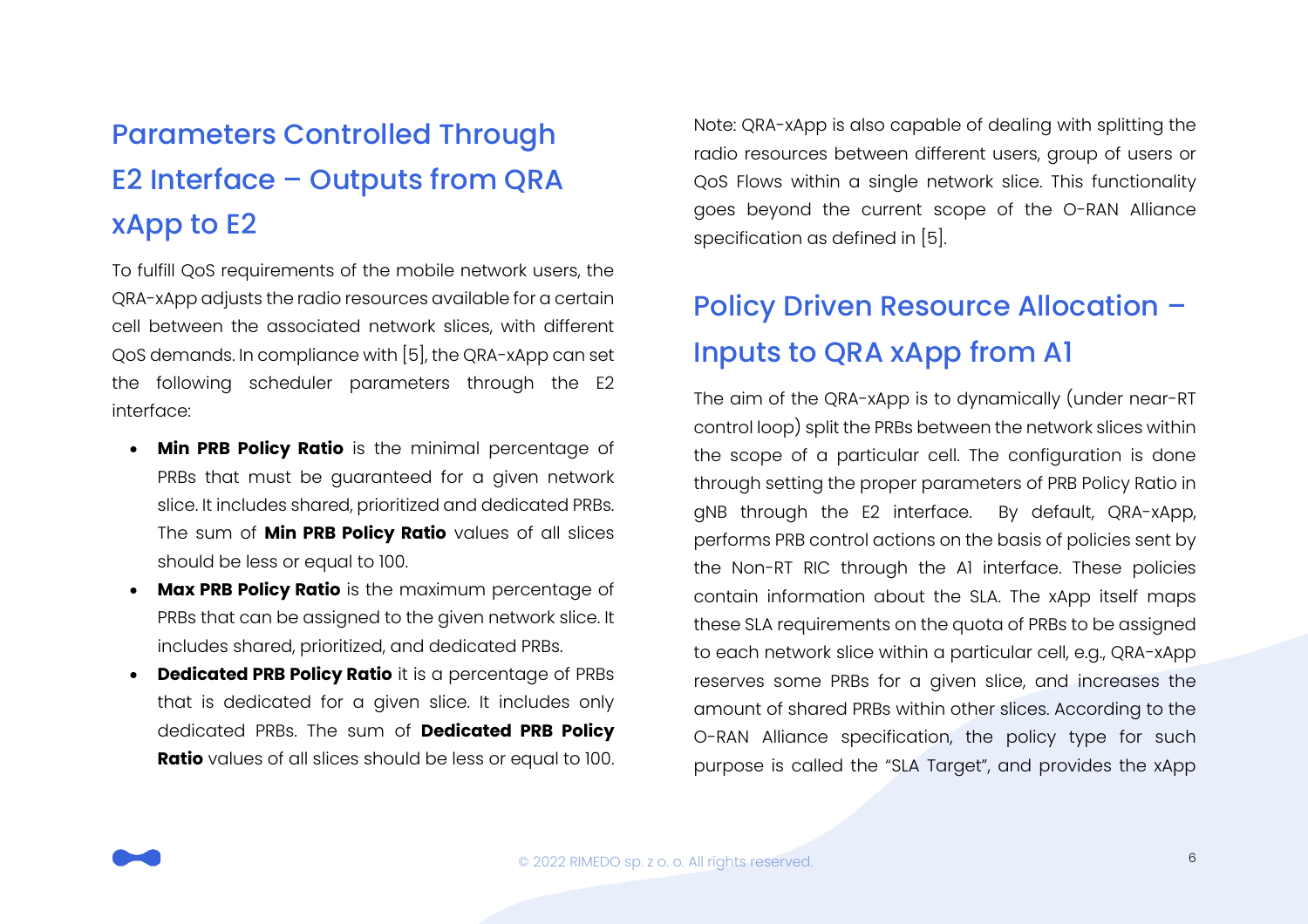with at last one of the SLA parameters as defined in the following table [\[6\]:](#page-8-5)

| Parameter         | Data Type | Description                             |
|-------------------|-----------|-----------------------------------------|
| maxNumberOfUes    | Number    | SLA target for the maximum              |
|                   |           | number of UEs that can be served        |
|                   |           | by the network slice concurrently       |
| maxNumberOfPdu    | Number    | SLA target for the maximum              |
| Sessions          |           | number of PDU sessions to be            |
|                   |           | supported by the network slice          |
|                   |           | concurrently                            |
| guaDIThptPerSlice | Number    | SLA target for providing guaranteed     |
|                   |           | data rate (kbps) in downlink to be      |
|                   |           | served by the network slice             |
| maxDIThptPerSlice | Number    | SLA target for providing maximum        |
|                   |           | data rate supported by the network      |
|                   |           | slice for all UEs together in downlink  |
|                   |           | in kbps                                 |
| maxDIThptPerUe    | Number    | Maximum data rate supported by          |
|                   |           | the network slice per UE in downlink    |
|                   |           | in kbps                                 |
| guaUlThptPerSlice | Number    | SLA target for providing guaranteed     |
|                   |           | data rate as kbps in uplink to be       |
|                   |           | served by the network slice             |
| maxUlThptPerSlice | Number    | SLA target for providing maximum        |
|                   |           | data rate supported by the network      |
|                   |           | slice for all UEs together in uplink in |
|                   |           | kbps                                    |
| maxUlThptPerUe    | Number    | maximum data rate supported by          |
|                   |           | the network slice per UE in uplink in   |
|                   |           | kbps                                    |

The "SLA Target" policies are send from the Non-RT RIC to the QRA-xApp trough the A1 interface in the form of JSON files. The representative example of such a policy is depicted in [Figure 3.](#page-6-0)

" $score"$ : { "sliceId": { "sst":  $1,$ "sd": "456DEF", "plmnId": { "mcc": "123", "mnc": "45"  $\mathcal{F}$  $\}$ , "sliceSlaObjectives": { "maxDlThptPerUe": 50000, "maxUlThptPerUe": 25000, "maxDlThptPerSlice": 300000000, "maxUlThptPerSlice": 150000000 -1

<span id="page-6-0"></span>Figure 3. Example of JSON file containing SLA Target policy that defines maximum throughput levels per slice and per UE [\[6\]](#page-8-5)

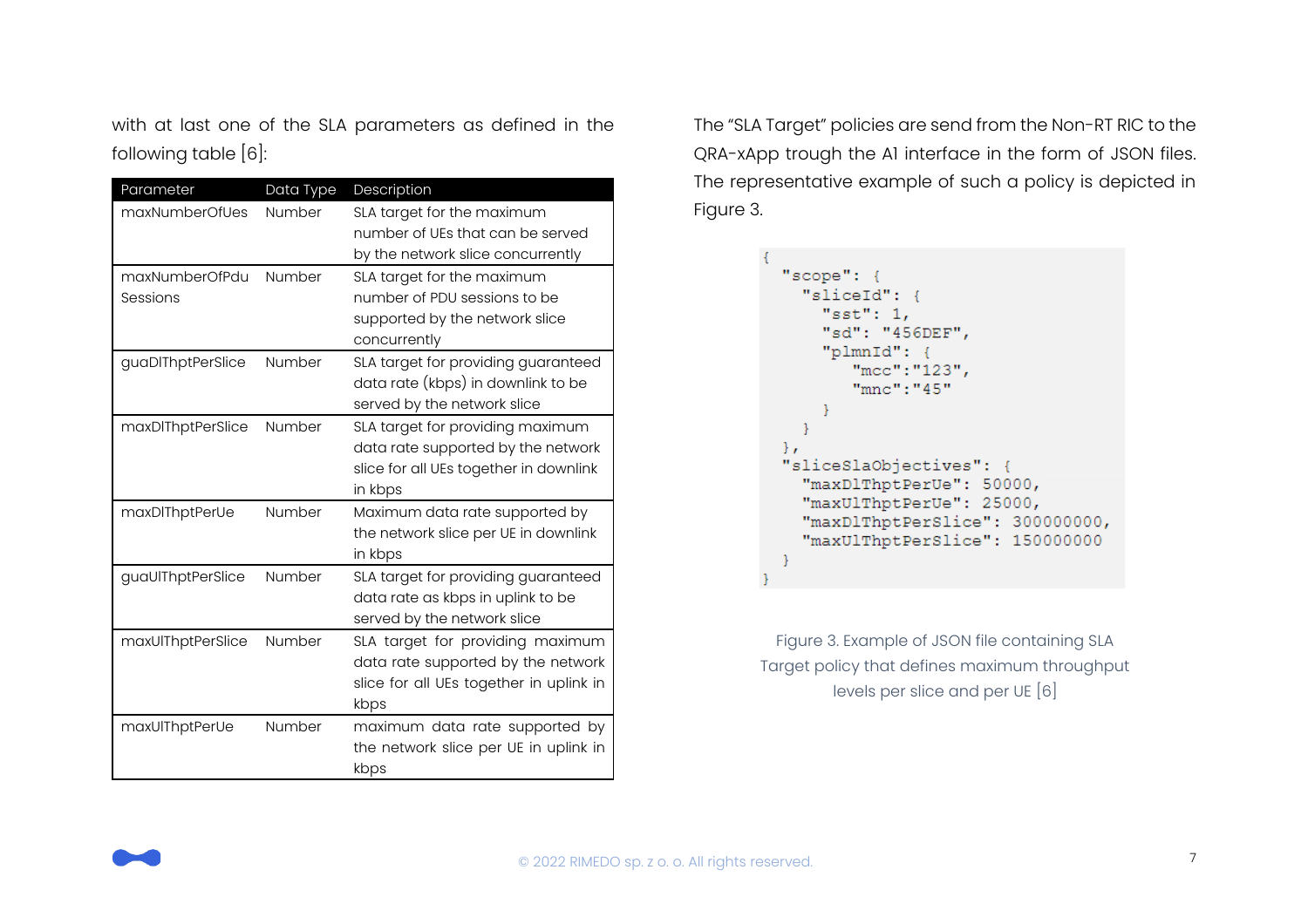# Machine Learning Driven Resource Allocation<sup>1</sup>

QRA-xApp can operate independently of the policies, i.e., it can use ML model to dynamically split radio resources between network slices. The ML model is continuously trained in the Non-RT RIC through interaction with 5G Network (environment), following the concept of Reinforcement Learning (RL). First, the pre-trained ML model is provided to the QRA-xApp from the Non-RT RIC trough the A1 interface. It is used to determine the number of PRBs to be assigned to each network slice (action) on the basis of input information from the E2 interface, e.g., UE throughputs, radio resource utilization, transmission delays, etc. (state). At the same time Non-RT RIC monitor the performance of actions by comparing QoS metrics obtained through O1 interface against SLAs, i.e., obtains reward. Finally, on the basis of action, state, reward sequences non-RT RIC can improve the ML model. The resultant RL Cycle is depicted in Figure 4.



Figure 4. ML-driven resource allocation in QRA-xApp

# Features and Applications

• QRA-xApp addresses a use case of RAN Slice SLA Assurance as identified by O-RAN Alliance [\[7\].T](#page-8-6)he main objective of the use case is to optimize resource allocation to fulfill Service Level Specifications (SLS).

<sup>1</sup>The Machine Learning modules are currently under the development

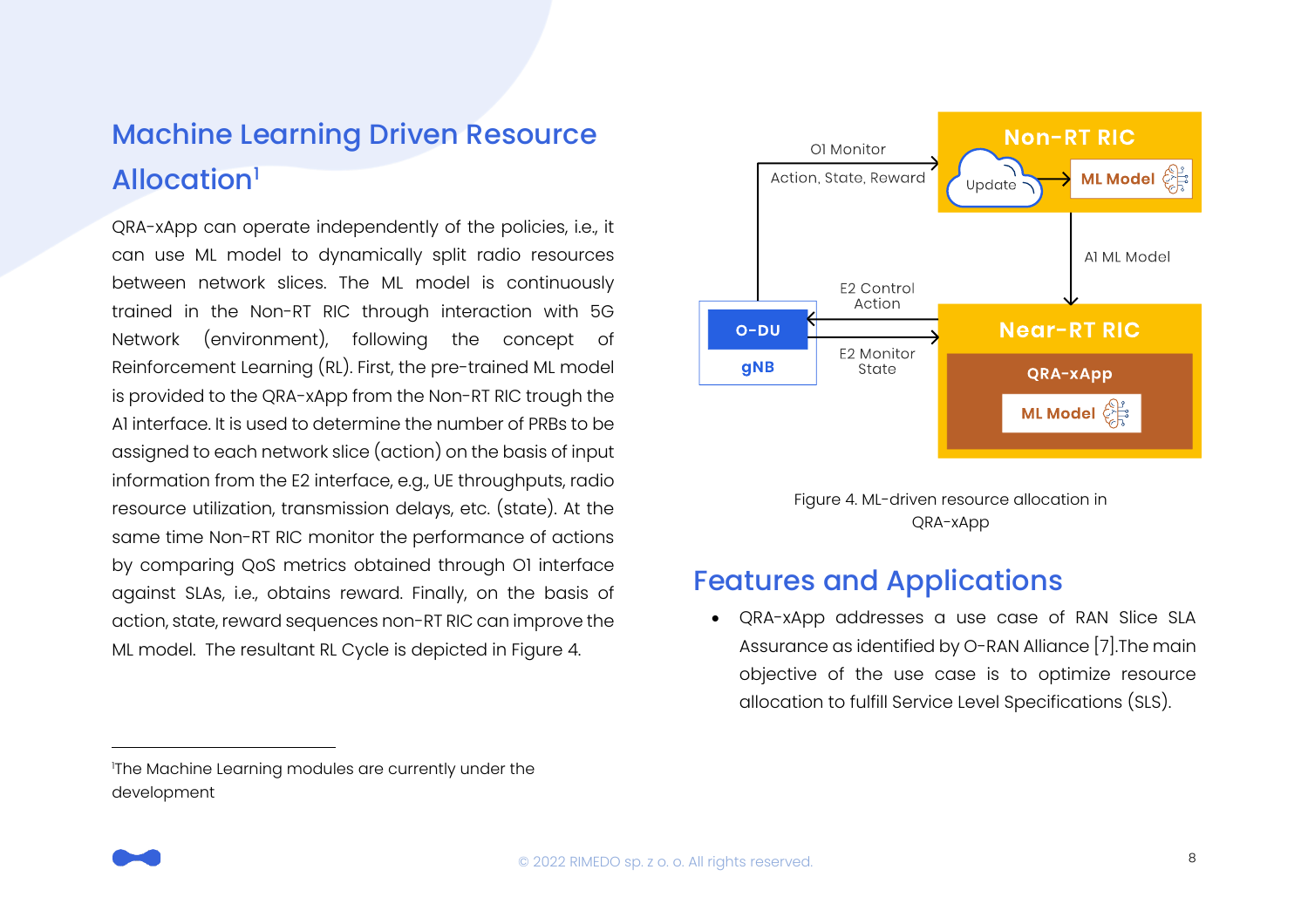- QRA-xApp can be used by MNOs to improve the radio resource utilization through dynamic adaptation of PRBs quota within network slices.
- The radio resource allocation can be driven either by the policies defined by the MNOs, or independently by the internal intelligence of QRA-xApp, i.e., Machine Learning
- QRA-xApp is suitable for radio resource management in the heterogenous networks, e.g., small cells can be configured to prioritize Mobile Broadband services (like video streaming), while macro cells can be configured to prioritize voice users.
- QRA-xApp can be adapted to the use-case of QoSbased resource optimization as defined by the O-RAN Alliance, by setting UE-oriented priority levels to meet the QoS Flow requirements [\[7\].](#page-8-6) 2
- <span id="page-8-7"></span>• The performance of QRA-xApp can be improved when working in the cooperation with other Rimedo xApps, and rApps e.g., Traffic Steering xApp, Frequency Band Selector rA[p](#page-8-7)p<sup>2</sup>

# **Bibliography**

- <span id="page-8-0"></span>[1] O-RAN.WG3.E2SM-KPM-v02.01, "Near-Real-time RAN Intelligent Controller E2 Service Model (E2SM) KPM", O-RAN Alliance, March 2022
- <span id="page-8-1"></span>[2] 3GPP TS 28.552 V17.6.0, "Technical Specification Group Services and System Aspects, Management and orchestration, 5G performance measurements", 3rd Generation Partnership Project, March 2022
- <span id="page-8-2"></span>[3] 3GPP TS 23.003 V17.5.0, "Technical Specification Group Core Network and Terminals, Numbering, addressing and identification", 3rd Generation Partnership Project, March 2022
- <span id="page-8-3"></span>[4] 3GPP TS 23.501 V17.4.0, "Technical Specification Group Services and System Aspects, System architecture for the 5G System (5GS)", 3rd Generation Partnership Project, March 2022
- <span id="page-8-4"></span>[5] O-RAN.WG3.E2SM-RC-v01.01, "O-RAN Near-Real-time RAN Intelligent Controller E2 Service Model (E2SM), RAN Control", O-RAN Alliance, March 2022
- <span id="page-8-5"></span>[6] O-RAN.WG2.A1TD-v02.00, "O-RAN A1 interface: Type Definitions", O-RAN Alliance, October 2021
- <span id="page-8-6"></span>[7] O-RAN.WG2.Use-Case-Requirements-v05.00, "O-RAN Non-RT RIC & A1 Interface: Use Cases and Requirements", O-RAN Alliance, March 2022

<sup>2</sup> These features are under development

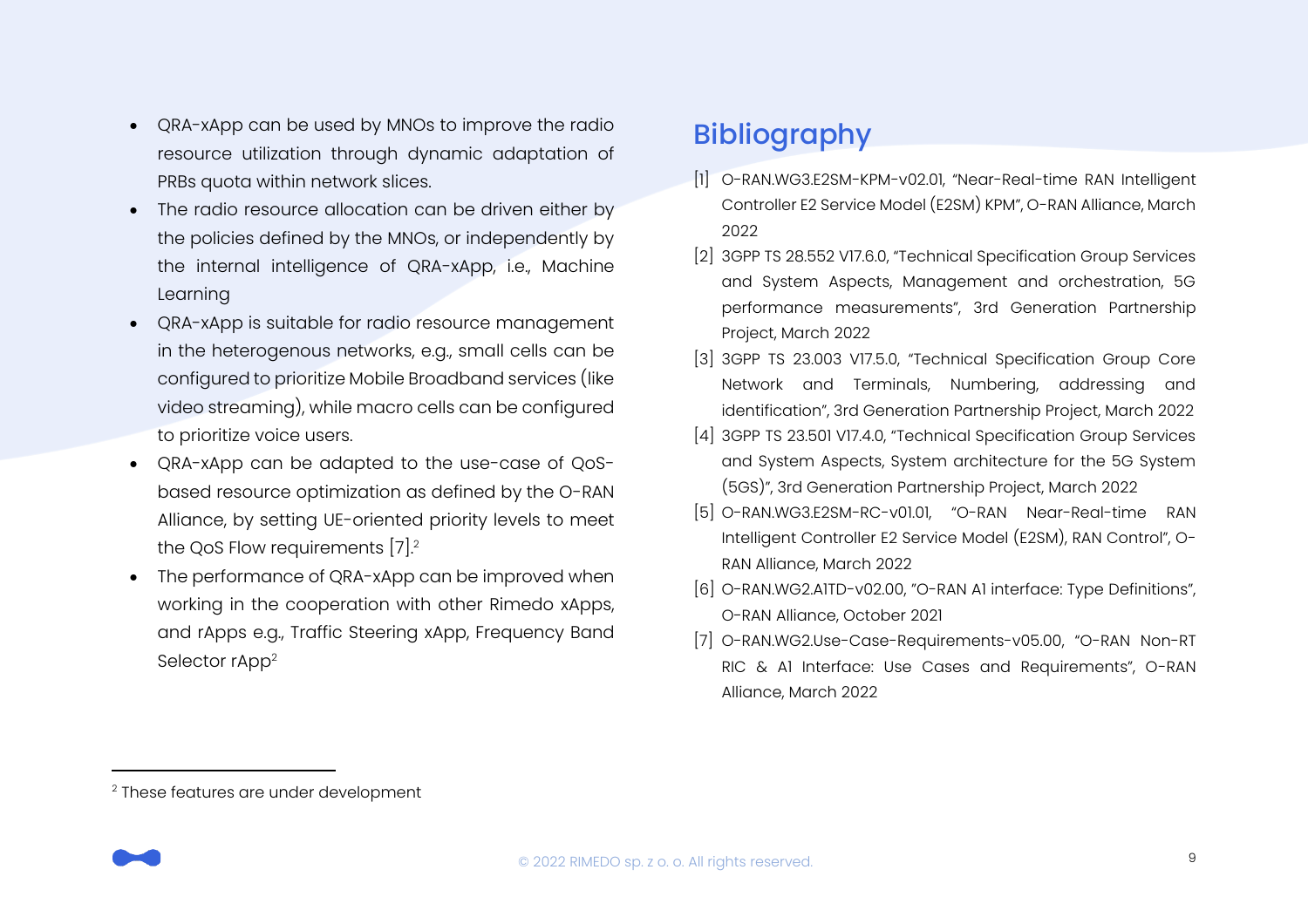### Notes:

- For cooperation models, reach out to us at: [info@rimedolabs.com](mailto:info@rimedolabs.com)
- The information contained herein is the property of RIMEDO sp. z o. o. and is provided only if it is not disclosed, directly or indirectly to a third party, or used for purposes other than those for which it was prepared.
- All information discussed in the document is provided "as is" and RIMEDO makes no warranty that this information is fit for purpose. Users use this information at their own risk and responsibility.